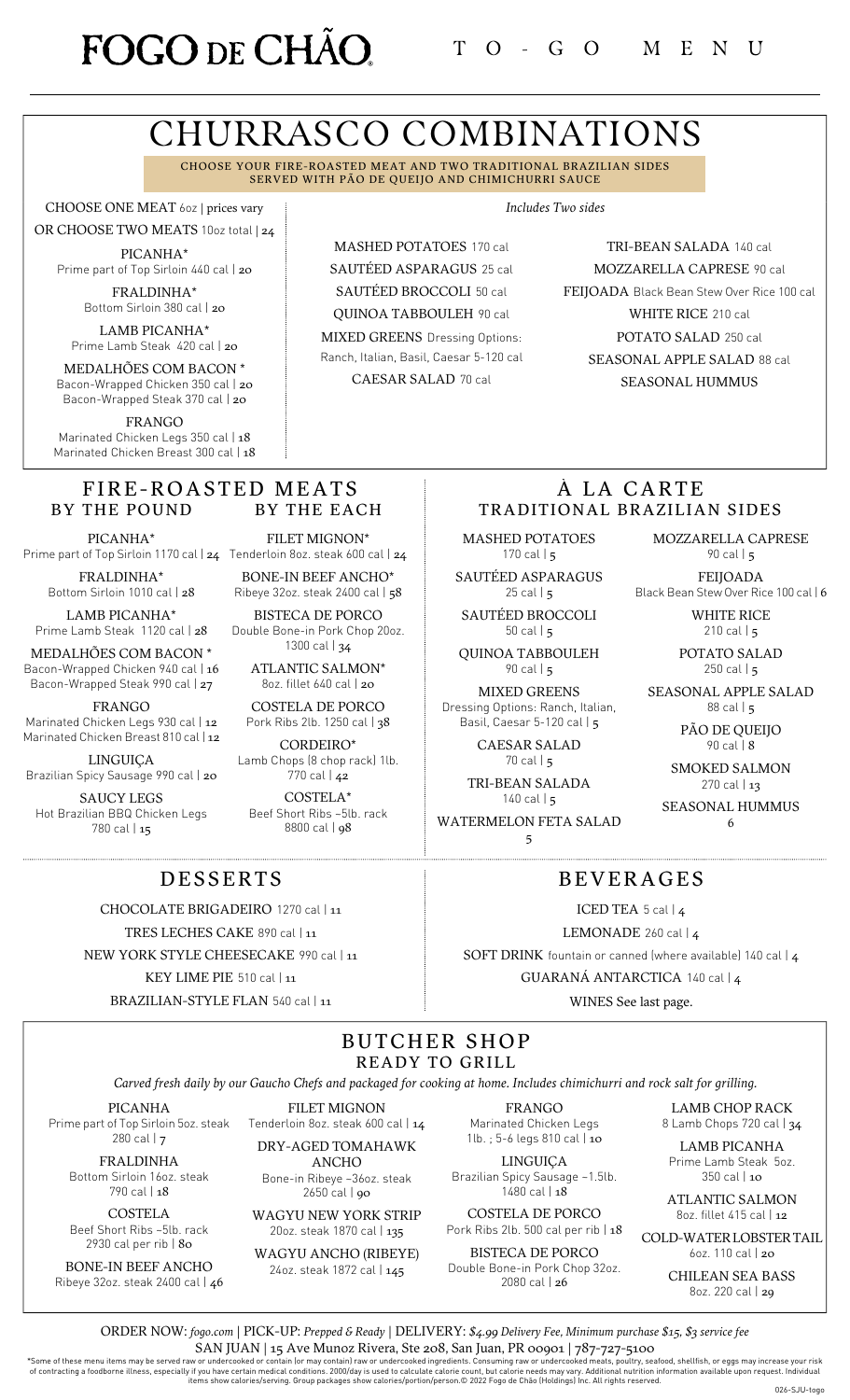## FIREWORKS + FIRE-ROASTED TO-GO = THE PERFECT JULY 4TH WEEKEND CELEBRATION

*Celebrate July 4th Weekend with a Fogo To-Go Group Experience Package AND get your package DELIVERED FOR FREE. Choose delivery between 7/1-7/4/22 and use coupon code FREEDELIVERY when ordering. Happy Independence Day!*

## CELEBRATION EXPERIENCE

*Fire Roasted. Ready To Serve. Serves 4*

For any special occasion - we bring the celebration to you. An assortment of our most popular meats, Brazilian sides, and Pão de *Queijo served with our signature Chocolate Brigadeiro complete with candles to celebrate.*

115 2330 cal per person

### FIRE-ROASTED MEATS

PICANHA\* Prime part of Top Sirloin 16oz.

Marinated Chicken Breast 16oz.

FRALDINHA\* Bottom Sirloin 16oz. FRANGO

## BRAZILIAN SIDES & DESSERTS

PÃO DE QUEIJO MASHED POTATOES MIXED GREENS OR CAESAR SALAD

SAUTÉED ASPARAGUS CHOCOLATE BRIGADEIRO 4 slices.

## FOGO GRILLING AT HOME EXPERIENCE

*Packaged to Grill at Home. Serves 6+*

Bring the Fogo de Chão experience home with an all-in-one assortment of ready-to-grill meats, Brazilian sides, and Pão de Queijo. *Includes six Fogo de Chão red/green coasters, and chimichurri sauce and rock salt for grilling.*

130 1780 cal per person

READY TO GRILL

DRY-AGED TOMAHAWK ANCHO

2650 cal | 1 90.00

PICANHA Prime part of Top Sirloin

(4) 5oz steaks.

FRALDINHA Bottom Sirloin (1) 16oz steak.

LAMB PICANHA Prime Lamb Steak (2) 5oz steaks. LINGUICA

FRANGO Marinated Chicken Legs 2lb. READY TO REHEAT MASHED POTATOES

SAUTÉED ASPARAGUS

PÃO DE QUEIJO

#### READY TO SERVE

BROWN SUGAR PEPPER BACON 8 strips.

Brazilian Spicy Sausage 1.5lb.

ENHANCE YOUR MEAL

~36oz Long Bone-In Ribeye, aged for a minimum of 42 days WAGYU NEW YORK STRIP

20oz Premium graded, aged for 21 days 1870 cal | 135.00

# DATE NIGHT EXPERIENCE

*Fire Roasted. Ready To Serve. Serves 2*

Enjoy a romantic evening of premium steaks, Brazilian sides and Pão de Queijo with a bottle of any exclusive Fogo Tribute wine. *Finish the night with two of our signature desserts. Includes two heart-shaped Fogo red/green coasters.*

130 3220 cal per person

DESSERTS *Choice of two:*

CHOCOLATE BRIGADEIRO 1 slice.

> NEW YORK STYLE CHEESECAKE

## FOGO TRIBUTE WINE

*Choice of one:* JORJÃO MALBEC RESERVA EULILA BY VIK RED BLEND O'LEÃO BY VIK RED BLEND

MEATS BONE-IN RIBEYE\* 32oz. steak.

FIRE-ROASTED

*Or, choice of any two:*

FILET MIGNON\* 8oz. steak.

ATLANTIC SALMON\* 8oz. filet.

BRAZILIAN SIDES PÃO DE QUEIJO

MOZZARELLA CAPRESE MASHED POTATOES

SAUTÉED ASPARAGUS

1 slice.

Some of these menu items may be served raw or undercooked or contain [or may contain] raw or undercooked ingredients. Consuming raw or undercooked meats, poultry, seafood, shellfish, or eggs may increase your risk of contr